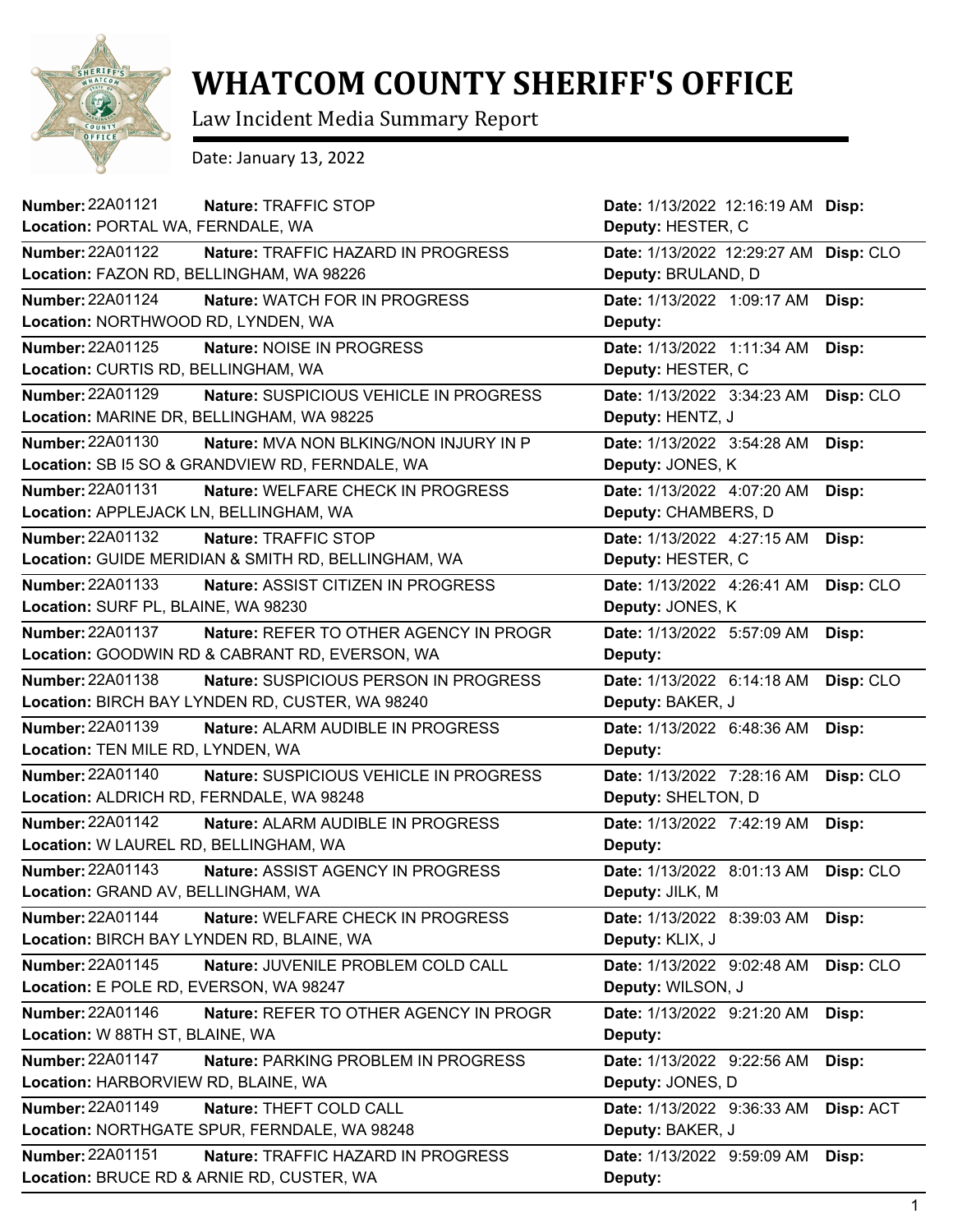| Number: 22A01154                          | Nature: FOLLOW UP                                           | Date: 1/13/2022 10:23:27 AM Disp:     |           |
|-------------------------------------------|-------------------------------------------------------------|---------------------------------------|-----------|
| Location: ANKAR PARK DR, BELLINGHAM, WA   |                                                             | Deputy:                               |           |
| <b>Number: 22A01155</b>                   | Nature: VEHICLE PROWL COLD CALL                             | Date: 1/13/2022 10:31:52 AM Disp: CLO |           |
| Location: BIRCH BAY DR, BLAINE, WA 98230  |                                                             | Deputy: BOYD, M                       |           |
| <b>Number: 22A01159</b>                   | Nature: ASSIST CITIZEN IN PROGRESS                          | Date: 1/13/2022 11:30:35 AM Disp: CLO |           |
|                                           | Location: ALDERWOOD AVE, BELLINGHAM, WA 98225               | Deputy: SHELTON, D                    |           |
| <b>Number: 22A01160</b>                   | Nature: SECURITY CHECK IN PROGRESS                          | Date: 1/13/2022 11:48:45 AM Disp:     |           |
| Location: ALDERGROVE RD, FERNDALE, WA     |                                                             | Deputy: SMITH, A                      |           |
| Number: 22A01166                          | Nature: SECURITY CHECK IN PROGRESS                          | Date: 1/13/2022 12:32:34 PM Disp: CLO |           |
|                                           | Location: CUSTER SCHOOL RD, CUSTER, WA 98240                | Deputy: SMITH, A                      |           |
| Number: 22A01170                          | Nature: IMPOUND PRIVATE IN PROGRESS                         | Date: 1/13/2022 1:11:39 PM            | Disp:     |
| Location: LAWRENCE RD, EVERSON, WA        |                                                             | Deputy:                               |           |
| Number: 22A01171                          | Nature: LANDLORD TENANT DISPUTE COLD C                      | Date: 1/13/2022 1:30:38 PM            | Disp: CLO |
| Location: VALLEY HWY, DEMING, WA 98244    |                                                             | Deputy: DEZEEUW, T                    |           |
| <b>Number: 22A01172</b>                   | Nature: VEHICLE RECOVERY IN PROGRESS                        | Date: 1/13/2022 1:52:38 PM            | Disp: CLO |
|                                           | Location: MT BAKER VALLEY HWY ROUNDABOUT, DEMING, WA 98244  | Deputy: DEZEEUW, T                    |           |
| <b>Number: 22A01173</b>                   | Nature: ASSIST CITIZEN IN PROGRESS                          | Date: 1/13/2022 2:07:44 PM            | Disp: CLO |
|                                           | Location: AGATE BAY LN, BELLINGHAM, WA 98226                | Deputy: DEZEEUW, T                    |           |
| Number: 22A01174                          | Nature: COURT                                               | Date: 1/13/2022 2:14:05 PM            | Disp: CAA |
| Location: GRAND AVE, BELLINGHAM, WA 98225 |                                                             | Deputy: HEINRICH, C                   |           |
| Arrested: BOSSCHER, RUBEN G.              | Age: 21                                                     |                                       |           |
| <b>Offenses: In From Court</b>            |                                                             |                                       |           |
| <b>Number: 22A01176</b>                   | Nature: IMPOUND PRIVATE COLD CALL                           | Date: 1/13/2022 2:31:39 PM            | Disp:     |
| Location: GUIDE MERIDIAN, BELLINGHAM, WA  |                                                             | Deputy:                               |           |
|                                           |                                                             |                                       |           |
| <b>Number: 22A01177</b>                   | Nature: FOLLOW UP                                           | Date: 1/13/2022 2:45:19 PM            | Disp:     |
| Location: SAND RD, BELLINGHAM, WA         |                                                             | Deputy: WRIGHT, M                     |           |
| Number: 22A01180                          | Nature: DEATH INVESTIGATION IN PROGRES                      | Date: 1/13/2022 3:07:38 PM            | Disp: ACT |
|                                           | Location: GRAND VIEW LN, BELLINGHAM, WA 98229               | Deputy: WOOD, B                       |           |
| <b>Number: 22A01182</b>                   | Nature: VANDALISM COLD CALL                                 | Date: 1/13/2022 2:40:20 PM            | Disp: CLO |
|                                           | Location: NORTHWEST DR., BELLINGHAM, 98226, BELLINGHAM, WA  | Deputy: BOYD, M                       |           |
| Number: 22A01186                          | Nature: DOMESTIC PHYSICAL IN PROGRESS                       | Date: 1/13/2022 3:33:33 PM            | Disp: CLO |
| Location: HARBORVIEW RD, BLAINE, WA 98230 |                                                             | Deputy: JAMES, J                      |           |
| <b>Number: 22A01187</b>                   | Nature: WELFARE CHECK IN PROGRESS                           | Date: 1/13/2022 3:40:10 PM            | Disp: CLO |
| Location: PARADISE RD, FERNDALE, WA 98248 |                                                             | Deputy: MELLEMA, S                    |           |
| <b>Number: 22A01188</b>                   | Nature: ALARM AUDIBLE IN PROGRESS                           | Date: 1/13/2022 3:56:32 PM            | Disp: CLO |
|                                           | Location: BIRCH BAY SQUARE ST, BLAINE, WA 98230             | Deputy: JAMES, J                      |           |
| Number: 22A01190                          | Nature: WHATCOMM RECORD IN PROGRESS                         | Date: 1/13/2022 4:13:09 PM            | Disp:     |
| Location: LOUISE VIEW DR, BELLINGHAM, WA  |                                                             | Deputy:                               |           |
| Number: 22A01191                          | Nature: SUSPICIOUS VEHICLE IN PROGRESS                      | Date: 1/13/2022 4:25:30 PM            | Disp: CLO |
|                                           | Location: VAN DYK RD & EVERSON GOSHEN RD, EVERSON, WA 98247 | Deputy: PAZ, A                        |           |
| Number: 22A01193                          | Nature: REFER TO WSP IN PROGRESS                            | Date: 1/13/2022 4:34:54 PM            | Disp: CLO |
|                                           | Location: MP 246 INTERSTATE 5, BELLINGHAM, WA 98229         | Deputy: DOUGLAS, J                    |           |
| Number: 22A01195                          | Nature: FOLLOW UP                                           | Date: 1/13/2022 4:55:36 PM            | Disp:     |
| Location: BIRCH BAY LYNDEN RD, BLAINE, WA |                                                             | Deputy:                               |           |
| <b>Number: 22A01197</b>                   | Nature: WHATCOMM RECORD IN PROGRESS                         | Date: 1/13/2022 5:02:40 PM            | Disp:     |
| Location: W LAUREL RD, BELLINGHAM, WA     |                                                             | Deputy:                               |           |
| Number: 22A01198                          | Nature: VANDALISM COLD CALL                                 | Date: 1/13/2022 4:23:59 PM            | Disp: CLO |
|                                           | Location: MOSQUITO LAKE RD, DEMING, WA 98244                | Deputy: BOYD, M                       |           |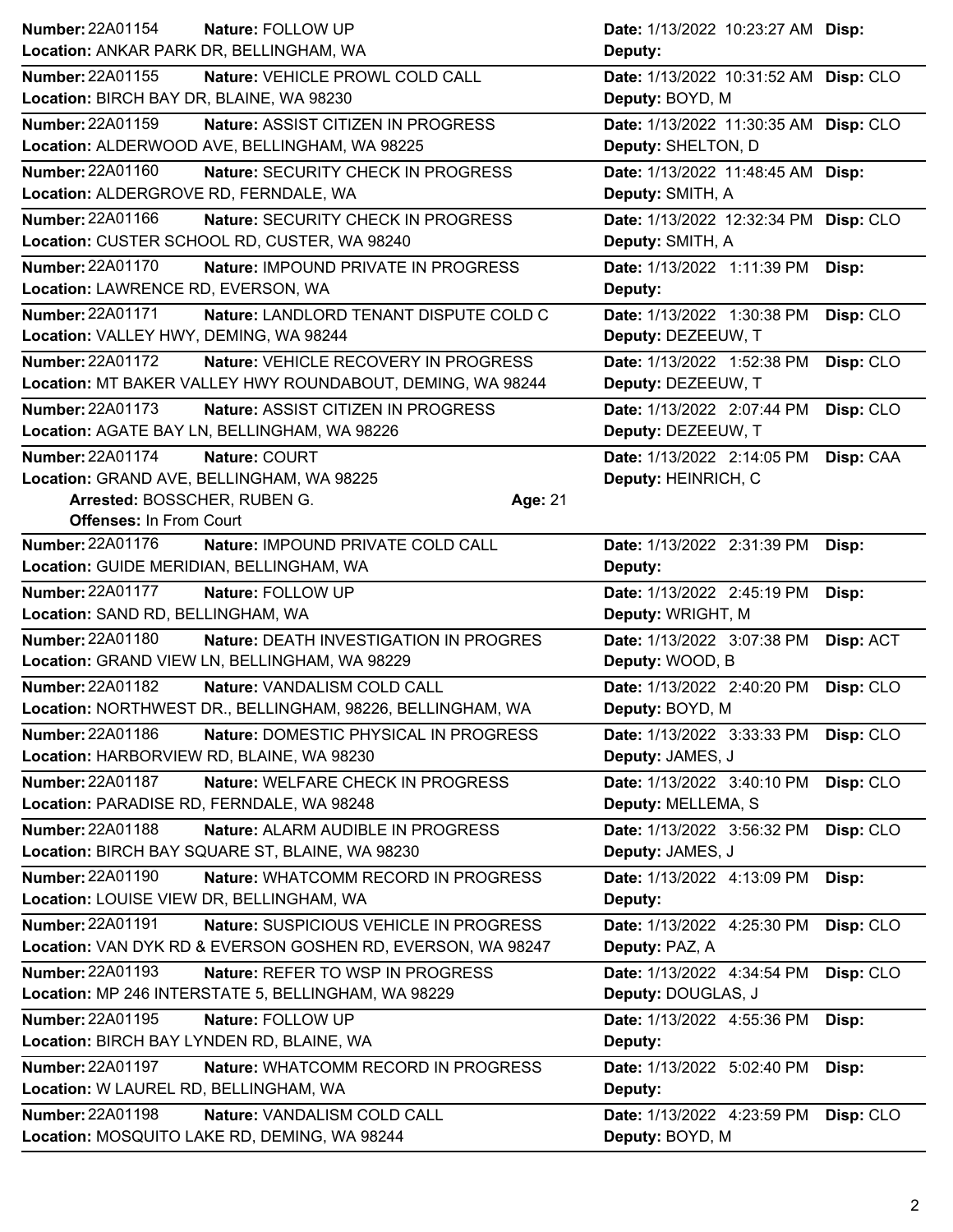| <b>Number: 22A01199</b><br><b>Nature: CIVIL PROBLEM IN PROGRESS</b> | Date: 1/13/2022 5:10:16 PM<br>Disp:     |  |
|---------------------------------------------------------------------|-----------------------------------------|--|
| Location: W WISER LAKE RD, FERNDALE, WA                             | Deputy: HEYSTEK, L                      |  |
| <b>Number: 22A01200</b><br>Nature: REQUEST FOR LAW ENFORCEMENT      | Disp: CLO<br>Date: 1/13/2022 5:16:43 PM |  |
| Location: POLO PARK DR, BELLINGHAM, WA 98229                        | Deputy: DOUGLAS, J                      |  |
| Number: 22A01201<br>Nature: REFER TO OTHER AGENCY IN PROGR          | Date: 1/13/2022 5:22:44 PM<br>Disp:     |  |
| Location: RIVER RD & GUIDE MERIDIAN, LYNDEN, WA                     | Deputy:                                 |  |
| <b>Number: 22A01202</b><br>Nature: VANDALISM COLD CALL              | Date: 1/13/2022 4:28:47 PM<br>Disp: CLO |  |
| Location: MOSQUITO LAKE RD, DEMING, WA 98244                        | Deputy: BOYD, M                         |  |
| Number: 22A01205<br>Nature: THREAT COLD CALL                        | Date: 1/13/2022 5:24:08 PM<br>Disp: CLO |  |
| Location: BAYSHORE DR, BLAINE, WA 98230                             | Deputy: JAMES, J                        |  |
| Number: 22A01206<br>Nature: Not available.                          | Date: 1/13/2022 5:32:48 PM<br>Disp:     |  |
| Location: ALDERSON RD, BLAINE, WA                                   | Deputy:                                 |  |
| Number: 22A01208<br>Nature: WHATCOMM RECORD IN PROGRESS             | Date: 1/13/2022 5:38:56 PM<br>Disp:     |  |
| Location: BIRCH BAY DR, BLAINE, WA                                  | Deputy:                                 |  |
| Number: 22A01210<br>Nature: SUSPICIOUS VEHICLE IN PROGRESS          | Date: 1/13/2022 5:42:36 PM<br>Disp: CLO |  |
| Location: EAGLERIDGE DR, BELLINGHAM, WA 98226                       | Deputy: VANDYKE, F                      |  |
| Number: 22A01212<br>Nature: TRAFFIC HAZARD IN PROGRESS              | Date: 1/13/2022 5:58:18 PM<br>Disp: CLO |  |
| Location: HANNEGAN RD & E POLE RD, LYNDEN, WA 98264                 | Deputy: YORK, T                         |  |
| Number: 22A01214<br>Nature: REFER TO WSP IN PROGRESS                | Date: 1/13/2022 6:22:41 PM<br>Disp:     |  |
| Location: E BADGER RD & NORTHWOOD RD, WA                            | Deputy:                                 |  |
| Number: 22A01215<br>Nature: WATCH FOR IN PROGRESS                   | Date: 1/13/2022 6:46:34 PM<br>Disp:     |  |
| Location: W AXTON RD & GUIDE MERIDIAN, BELLINGHAM, WA               | Deputy:                                 |  |
| Number: 22A01217<br>Nature: SUSPICIOUS CIRCUMSTANCES COLD           | Date: 1/13/2022 6:48:50 PM<br>Disp: CLO |  |
| Location: DEER CREEK DR, FERNDALE, WA 98248                         | Deputy: MELLEMA, S                      |  |
| Number: 22A01219<br>Nature: SUSPICIOUS VEHICLE IN PROGRESS          | Date: 1/13/2022 6:56:50 PM<br>Disp:     |  |
| Location: EAGLERIDGE DR & NORTHSHORE DR, BELLINGHAM, WA             | Deputy:                                 |  |
| <b>Number: 22A01220</b><br><b>Nature: WATCH FOR IN PROGRESS</b>     | Date: 1/13/2022 7:01:18 PM<br>Disp:     |  |
| Location: E SMITH RD & WAHL RD, BELLINGHAM, WA                      | Deputy:                                 |  |
| <b>Number: 22A01221</b><br>Nature: THREAT COLD CALL                 | Date: 1/13/2022 7:03:29 PM<br>Disp: CLO |  |
| Location: CLAMDIGGER DR, BLAINE, WA 98230                           | Deputy: JAMES, J                        |  |
| <b>Number: 22A01224</b><br>Nature: SUSPICIOUS VEHICLE IN PROGRESS   | Date: 1/13/2022 7:12:02 PM<br>Disp:     |  |
| Location: EAGLERIDGE DR, BELLINGHAM, WA                             | Deputy:                                 |  |
| Number: 22A01225<br>Nature: TROUBLE W/SUBJECT IN PROGRESS           | Date: 1/13/2022 7:19:35 PM<br>Disp: CLO |  |
| Location: GRANDVIEW RD, FERNDALE, WA 98248                          | Deputy: DOUGLAS, J                      |  |
| Number: 22A01226<br>Nature: CIVIL STANDBY IN PROGRESS               | Date: 1/13/2022 7:19:59 PM<br>Disp:     |  |
| Location: VAN WYCK RD, BELLINGHAM, WA                               | Deputy: CHAMBERS, D                     |  |
| Number: 22A01228<br>Nature: HARASSMENT IN PROGRESS                  | Date: 1/13/2022 7:53:41 PM<br>Disp: CLO |  |
| Location: AGATE BAY LN, BELLINGHAM, WA 98226                        | Deputy: VANDYKE, F                      |  |
| <b>Number: 22A01230</b><br>Nature: REFER TO OTHER AGENCY COLD CAL   | Date: 1/13/2022 8:19:22 PM<br>Disp: CLO |  |
| Location: BENDER RD, LYNDEN, WA 98264                               | Deputy: YORK, T                         |  |
| <b>Number: 22A01231</b><br>Nature: SUSPICIOUS PERSON IN PROGRESS    | Date: 1/13/2022 8:27:39 PM<br>Disp:     |  |
| Location: BRUCE RD, CUSTER, WA 98240                                | Deputy: HENTZ, J                        |  |
| <b>Number: 22A01232</b><br>Nature: FIGHT COLD CALL                  | Date: 1/13/2022 8:40:59 PM<br>Disp: CAA |  |
| Location: GRAND AVE, BELLINGHAM, WA 98225                           | Deputy: MELLEMA, S                      |  |
| Arrested: VANATTA, ANTHONY G.<br>Age: 30                            |                                         |  |
| Offenses: Assault 4th, Robbery 2nd                                  |                                         |  |
| Number: 22A01233<br>Nature: BURGLARY COLD CALL                      | Date: 1/13/2022 8:41:39 PM<br>Disp: CLO |  |
| Location: W SMITH RD, BELLINGHAM, WA 98226                          | Deputy: NYHUS, J                        |  |